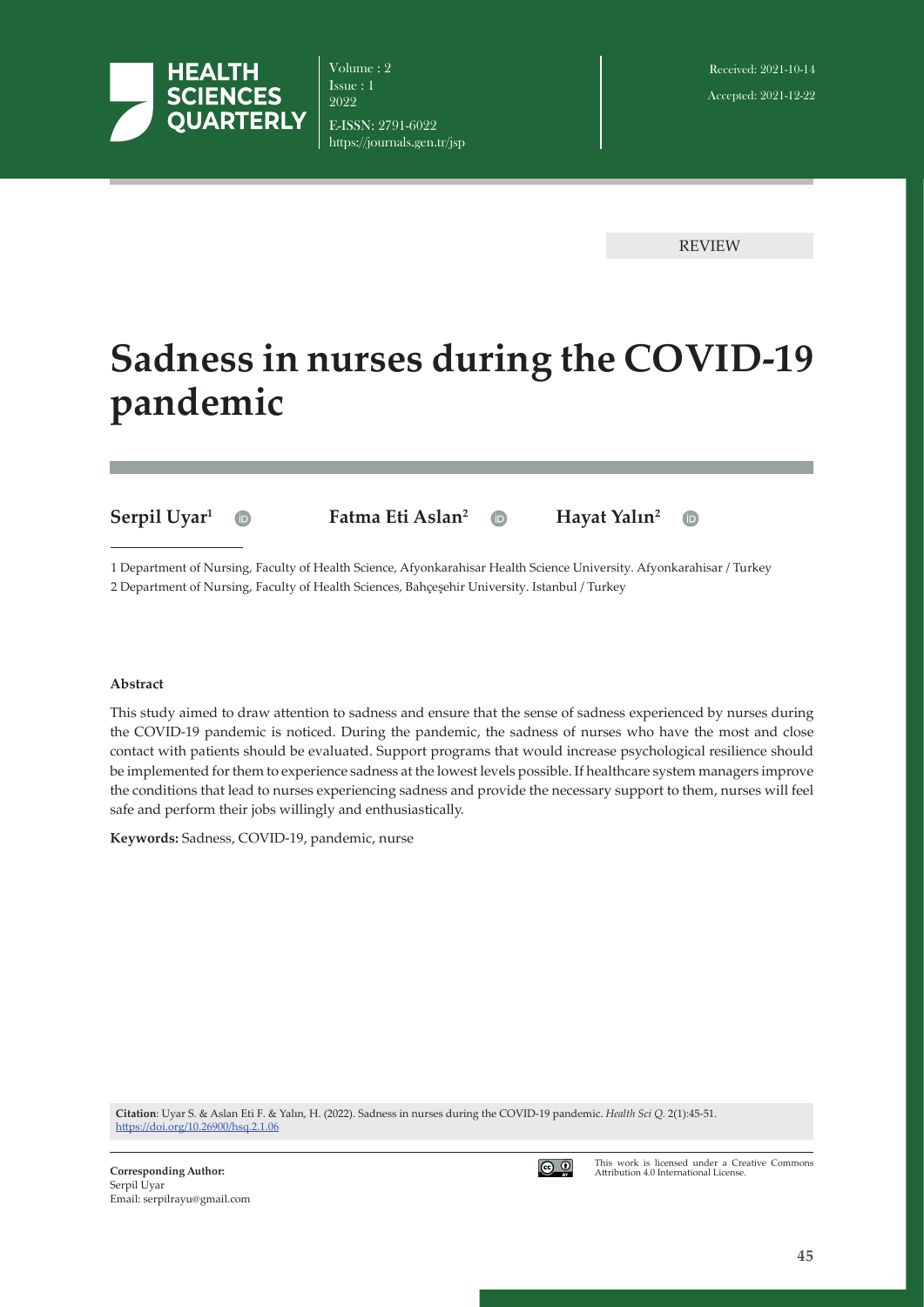## **Introduction**

Every person encounters countless problems throughout his or her life. People can sometimes overcome these problems, and sometimes they can't. When it cannot be overcome, various psychological problems develop, especially sadness [1,2]. The Turkish Language Association defines sadness as sorrow, grief and distress [3]. In an essay about psychology dictionary, sadness is defined as "an emotional state caused by a spiritual agony" [4].

The COVID-19 pandemic has emerged unexpectedly. It started with the first case of COVID-19, detected on December 31, 2019, in Wuhan, China. COVID-19 infection was declared as a pandemic by the World Health Organization (WHO) on March 11, 2020, when the first case in Turkey was detected also [5]. COVID-19 infection is a disease transmitted from person to person through the respiratory system, with fever, shortness of breath, cough and radiological findings concordant with bilateral lung infiltration. Furthermore, in severe cases, severe acute respiratory diseases, pneumonia, kidney failure may occur and may even result in death [6].

Unexpectedly arisen problems have affected all humanity. It has led to the hindrance of feeling safe, one of the basic needs of people [7]. During the COVID-19 pandemic, various impacts have been observed in the health systems and employees of many countries. Nurses, in particular, are at high risk for the COVID-19 infection due to their close contact with patients and the round-the-clock care they provide for patients. This is the cause of extreme stress. The feeling of sadness has developed in nurses due to not feeling safe, extreme stress, uncertainty about the process. It is thought that nurses have increased levels of sadness together with the psychological distress experienced due to reasons such as lack of personnel, beds, medical devices and personal protective equipment, role conflicts and most importantly, the fear of getting infected and infecting their relatives [8].

There is no definite information about how the COVID-19 pandemic will continue and when it will end [9]. Therefore it was aimed, in this review, to draw attention to sadness and ensure that the sense of sadness experienced by nurses during the COVID-19 pandemic is noticed. The feeling of sadness experienced by nurses during the COVID-19 pandemic has been discussed in two aspects: the individual sadness of the nurses during the COVID-19 pandemic and the sadness experienced by the nurses as a result of the health conditions and losses of the patients they provide care for and the individuals around them.

### **The Sadness Experienced by Nurses during the COVID-19 Pandemic**

The sadness experienced by nurses during the COVID-19 pandemic has been discussed from two aspects as below:

#### *1.The Individual Sadness of Nurses during the COVID-19 Pandemic*

Nurses, in addition to providing health care, are also human beings. They are also someone's child, spouse, mother, father, friend, neighbor, and relative. Along with the risk of getting infected themselves, they experience anxiety due to the risk of transmitting the disease to their relatives [10]. While people are even worried about getting close to each other these days, nurses provide close-contact care to patients one-on-one. When nurses do not feel safe while performing their duties, they cannot perform their jobs willingly and enthusiastically, and they experience sadness [11]. Maben et al. reported in their study conducted on the subject that nurses do not feel safe due to the inadequacy of personal protective equipment in the working environment [12]. In another study by Karasu et al., an intensive care nurse stated that she or he felt vulnerable during the COVID-19 pandemic and that she/he could not go home where she/he lived with her/ his sister and aunt due to the risk of transmitting the disease, resulting in her/him experiencing deep sadness [13]. In another study, they stated that they constantly stayed in the hospital for 2-3 weeks to reduce the risk of infection, worked long hours, isolated themselves in various facilities for 2 weeks before going home [14]. An intensive care nurse expressed his or her feeling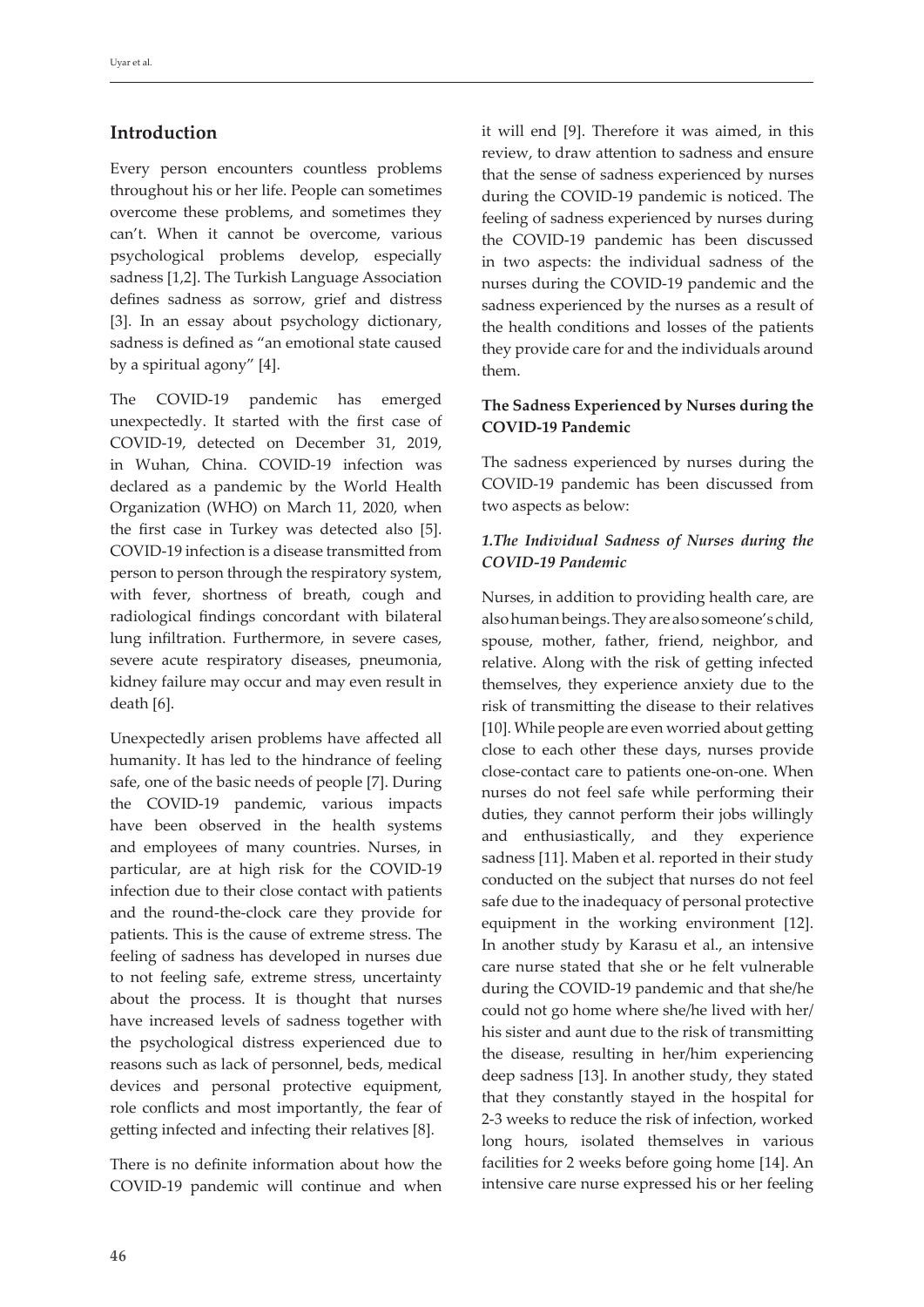as such: "I'm glad I'm not married. From what I've seen from my friends, I see that having a spouse and children causes twice the stress in this period. My friends told their experiences that they cannot hug, kiss, see and embrace their children" [13]. Nurses have been observed to experience difficulties due to uncertainties about how long the COVID-19 pandemic would last, how much more restrictions would be imposed on life, and whether nurses would get infected with the virus themselves or their relatives, and the possibility of transmitting the disease to their relatives themselves [15]. A study conducted in Turkey found that nurses and midwives have had difficulties in coping with uncertainty the most since the beginning of the pandemic [16]. In other studies, the uncertainty in the COVID-19 pandemic has shown that nurses who come into direct contact with the deadly virus experience high levels of anxiety and, accordingly, sadness [9].

Due to the increasing number of patients during the COVID-19 pandemic, there has been a need for more nurses, especially in emergency services, intensive care units, and COVID services. Besides, the workload of non-infected nurses was observed to increase much more when nurses had to take a break from work due to getting infected with the virus. Due to this increasing need for nurses, nurses from different fields had to work in fields that they were not used to. Therefore, the stress of both the newly allocated nurse and the nurses working with her or him has increased [17]. The increasing need for more nurses and excessive workload has been considered as the reasons for the sadness of nurses in many studies [12, 18-20].

The nurses have been observed to be subject to stigmatization in society since them, their family members or acquaintances have had COVID-19 [19,21]. An intensive care nurse expressed the feeling of stigmatization as such: "The worst thing is that people stay away from you as if you had the plague" and "I sometimes feel like I am being punished with these perspectives of people. Moreover, there are times when I feel isolated like a desert, like an island" [13].

## *2. The Sadness Experienced by the Nurses during the COVID-19 Pandemic as a Result of the Health Conditions and Losses of the Patients They Provide Care for and the Individuals around Them*

The most basic strategy for preventing humanto-human transmission of COVID-19 infection is isolation, i.e. physical separation of people [22]. Because of the obligation to comply with these isolation rules, relatives of the patients could not be with their patients even in the last stages of their life. During the COVID-19 pandemic, nurses mainly began providing care to patients in the end-of-life period and provided remote communication between patients and relatives of patients who could not see them [9]. During the COVID-19 pandemic, with significantly increased patient and death rates, the individuals that nurses provide care for were their colleagues or relatives sometimes. Many losses have been witnessed [12,18]. This witnessing has happened by seeing people die away from their loved ones, make end-of-life conversations through the phone or take place with the images where the person connected to many devices such as breathing devices. Nurses have experienced sadness due to this situation, which is not in line with a respectable death, and they have experienced disappointment also with the deaths of the patients they provided care for [23,24].

Due to the uncertainty of the COVID-19 pandemic, the communication between nurses and patients and their relatives has been adversely affected by the constantly changing and unknown nature of the process. A loss of trust has developed, especially in communication [25]. Furthermore, nurses, along with people all over the world, also experienced a lack of social relationships during the isolation process in the COVID-19 pandemic. As a result, an increase in feelings of loneliness, anxiety on illness and financials were observed. Their intense concern about these issues has been a cause of sadness for both themselves and all people [24,26].

Various practices have been carried out in different parts of the world for the sadness experienced by nurses who are at high risk for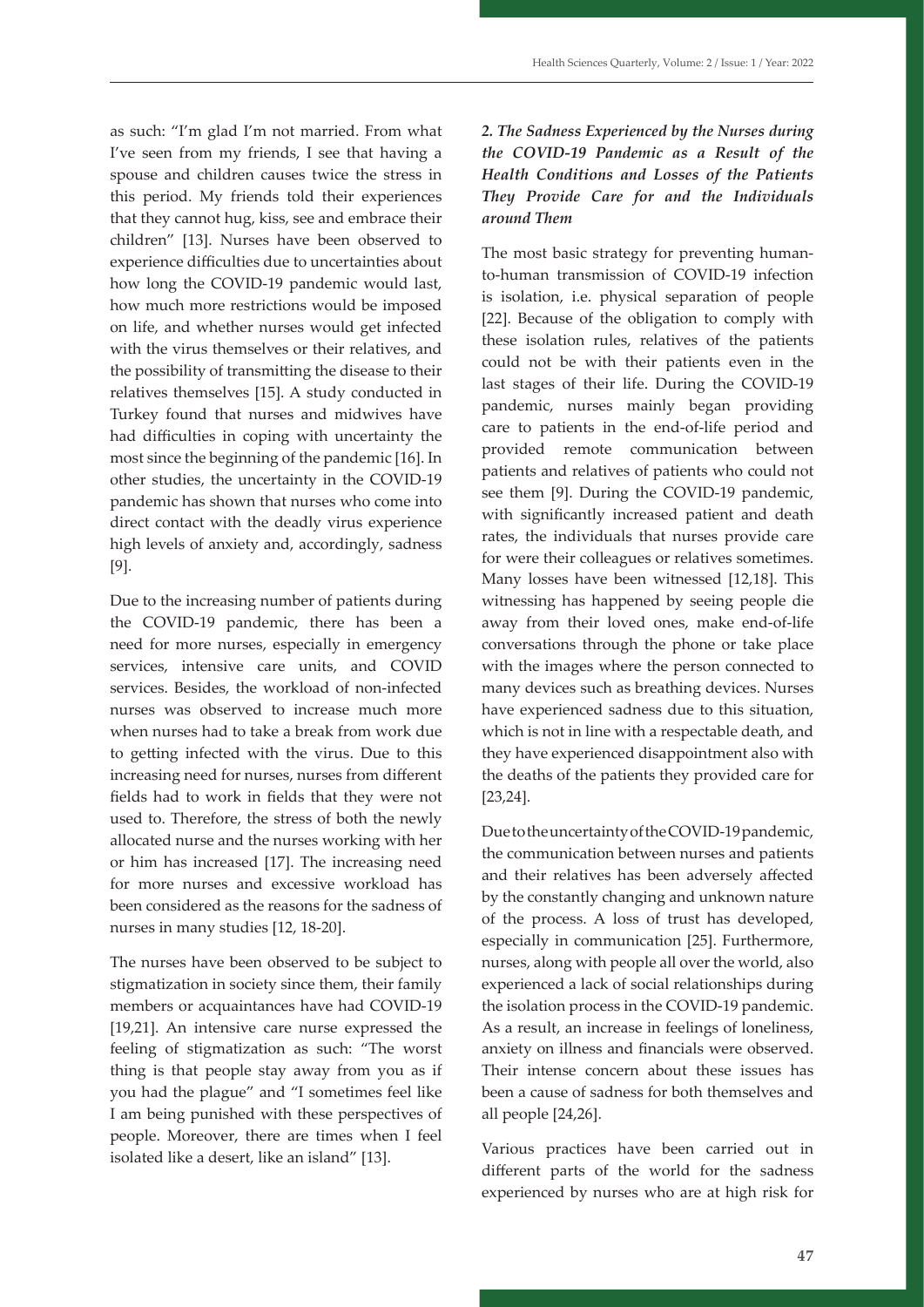COVID-19 infection during the pandemic.

## **Practices in Regards to Sadness Experienced by Nurses during the COVID-19 Pandemic**

In Wuhan, China, where COVID-19 infection first began to appear, mental health professionals have set up teams to provide psychological support to nurses and other medical staff. These psychological support teams provided counseling, psychotherapy services, and also distributed psychological support brochures [19]. Especially in the first months of the pandemic due to the number of cases and the strain of the Health System, Italy was one of the countries on the spotlights. In Italy, steps have been taken due to psychological disorders of health workers and Post-Traumatic Stress Disorder (PTSD) observed in some employees. Mindfulness-Based Cognitive Therapy and meditation techniques were used to support the employees at the Policlinico Hospital, one of the largest university hospitals in Milan [27].

Looking at the health care systems and the support provided, Lithuania and Romania were observed to provide the necessary psychological support, childcare support, financial support and other support to health workers [28]. In the United States, one of the countries that experienced pandemic the most severe way, awareness and donation activities were carried out by non-governmental organizations and associations. For example, support was provided to the fund, allocated for nurses, which was announced by the American Nurses Association on its website [29]. On the other hand, the Faculty of Nursing and Health Studies at Georgetown University, one of the largest universities in the United States, has explained how they can support nurses and healthcare professionals during this difficult period through their website [30]. In the US where more than 3,600 healthcare professionals lost their lives in the first year of the pandemic, it was observed that sufficient support was not provided by the state [31].

In Turkey, phone lines have been established by the Ministry of Health General Directorate of Treatment Services and mental health professional organizations in order to provide mental health support for healthcare workers whose workload has increased during the COVID-19 process. These are the Turkish Psychiatric Association Mental support line for healthcare professionals (08505326676) and the Coronavirus Support Program (KORDEP) online support line (08503050034). A mobile application called the Mental Health Support System (RUHSAD) has also been developed to support healthcare professionals [32]. Various information brochures have been published by the Turkish Psychiatric Association, which can be accessed under the COVID-19 and mental health sections at psikiyatri.org.tr. Guidelines for healthcare professionals to avoid burnout in the COVID-19 pandemic, recommendations to healthcare institution managers for the protection of mental health of healthcare professionals and a guide for physicians and healthcare professionals to cope with fear and anxiety of COVID-19 are some of these brochures [33].

In Turkey, additional payments were made to healthcare professionals during some periods of the pandemic. Especially in the first months of the pandemic, healthcare professionals were provided with facilities where they could stay free of charge when they did not want to go to their families. Moreover, the Turkish Nurses Association and the Turkish Intensive Care Nurses Association have closely monitored the developments in Turkey and around the world since the announcement of the first case. Communication with nurses has been actively maintained through the telegram network (a secure instant messaging service with multiplatform support). Reports were prepared for the problems experienced by nurses and forwarded to the relevant departments of the Ministry of Health. Various online activities were conducted, including scientific and up-to-date information, aimed at providing information to healthcare professionals and the public. Care algorithms and personal protective equipment usage videos were prepared and shared [34,35].

## **Conclusion**

During the COVID-19 pandemic, unknown when it will end, the sadness of all healthcare professionals, nurses, in particular, who have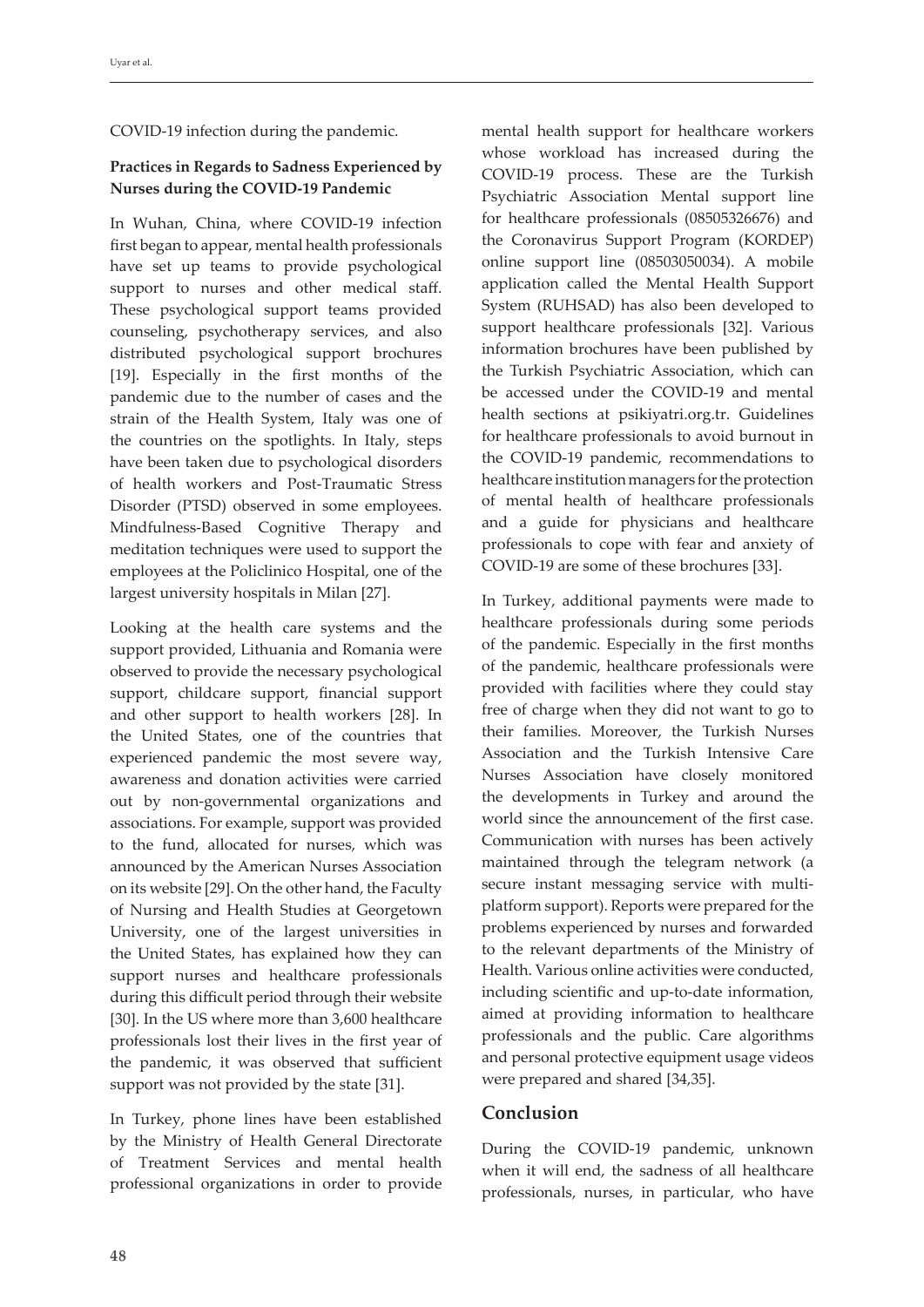the most and close contact with patients, should be evaluated. People whose basic needs are hindered are likely to experience sadness due to the inability not to be provided with a sense of trust. Managers in the healthcare system should analyze the needs of the nurses and other healthcare personnel at regular intervals. Acute problems observed should be taken into account and appropriate solutions to be developed. All healthcare professionals should be provided with adequate equipment support and a safe working environment. Basic needs such as nutrition and rest during working hours should be met. Nurses who need help with child or parental care while they are at work should be provided with the necessary support. Health checks should be carried out at regular intervals to determine the risk and safety conditions of healthcare professionals. Those working in particularly risky units related to COVID-19 disease should be closely monitored. Also, an increase in sadness may occur with the psychological problems experienced. Psychological problems along with sadness should be evaluated.

For nurses, to experience the sadness least possible way during the COVID-19 pandemic, various activities should be planned. With the inservice training, support programs that increase psychological resilience such as coping with stress, relaxation methods and crisis support systems should be implemented in institutions. In the activities carried out for this purpose, due to the COVID-19 pandemic, attention should be paid to the isolation and the social distancing rules. In this direction, teleconferences, online consultations-therapies, videos and webinars should be preferred more. Countries should inform all healthcare professionals about the support services provided.

#### *Funding*

This study was not funded by any organisation.

#### *Conflict of interest*

There are no conflicts of interest for the authorship and/or publication of this article.

#### **Reference**

- 1. Bildik T. Olum, kayip, yas ve patolojik yas [Death, loss, grief and complicated grief]. Ege Journal of Medicine. 2013;52: 223-9.
- 2. Kara E. Yas sureci ve dini danismanlik. Dokuz Eylul Universitesi Ilahiyat Fakultesi Dergisi. 2016; (Ozel Sayi);251-70. [doi: 10.21054/deuifd.](https://doi.org/10.21054/deuifd)284624
- 3. Türk Dil Kurumu Sözlüğü (TDK) (Turkish Language Association). Güncel Türkçe Sözlük; 2015; Available from: sozluk.gov.tr [cited 2021 Jan 10].
- 4. Altintas H. Psikoloji sozlugu. Akcag Yayinlari;2018.
- 5. World Health Organization. Archived: WHO timeline - COVID-19; 2020; [https://www.who.int/](https://www.who.int/news/item/27-04-2020-who-timeline---covid-19) [news/item/27-04-2020-who-timeline---covid-19](https://www.who.int/news/item/27-04-2020-who-timeline---covid-19).
- 6. T.C. Saglik Bakanligi COVID-19 (SARS-CoV-2 Enfeksiyonu) Rehberi. T.C. Saglik bakanligi halk sagligi genel mudurlugu bilim kurulu calismasi. 2020. 7-11.
- 7. Orbach I, Mikulincer M, Gilboa-Schechtman E, Sirota P. Mental pain and its relationship to suicidality and life meaning. Suicide Life Threat Behav. 2003;33(3):231-41. doi: 10.1521/ suli.33.3.231.23213.
- 8. Al Thobaity A, Alshammari F. Nurses on the frontline against the COVID-19 pandemic: An integrative review. Dubai Med J. 2020;3(3):87-92. [doi: 10.1159/000509361.](https://doi.org/10.1159/000509361)
- 9. Cai H, Tu B, Ma J, Chen L, Fu L, Yongfang Jiang Y, et al. Psychological impact and coping strategies of frontline medical staff in Hunan between January and March 2020 during the outbreak of Coronavirus Disease 2019 (COVID 19) in Hubei, China. Med Sci Monit. 2020;26: e924171-1-16. [doi:](https://doi.org/10.12659/MSM.924171) [10.12659/MSM.924171](https://doi.org/10.12659/MSM.924171).
- 10. Smith GD, Ng F, Ho Cheung Li W. COVID-19: Emerging compassion, courage and resilience in the face of misinformation and adversity. J Clin Nurs. 2020;(9-10):1425-8. [http://doi.org/10.1111/](http://doi.org/10.1111/jocn.15231) [jocn.15231](http://doi.org/10.1111/jocn.15231)
- 11. Hachisu T, Suzuki K. Tactile apparent motion through human-human physical touch. In: Prattichizzo D, Shinoda H, Tan H, Ruffaldi E, Frisoli A, editors. Haptics. Science, Technology, and Applications. EuroHaptics. 2018 June 13-16; Pisa, Italy. Lecture Notes in Computer Science, Cham: Springer; 2018. p. 163-74. doi: 10.1007/978- 3-319-93445-7\_15
- 12. Maben J, Bridges J. Covid‐19: Supporting nurses' psychological and mental health. J Clin Nurs. 2020;29(15-16):2742-50. doi: 10.1111/jocn.15307.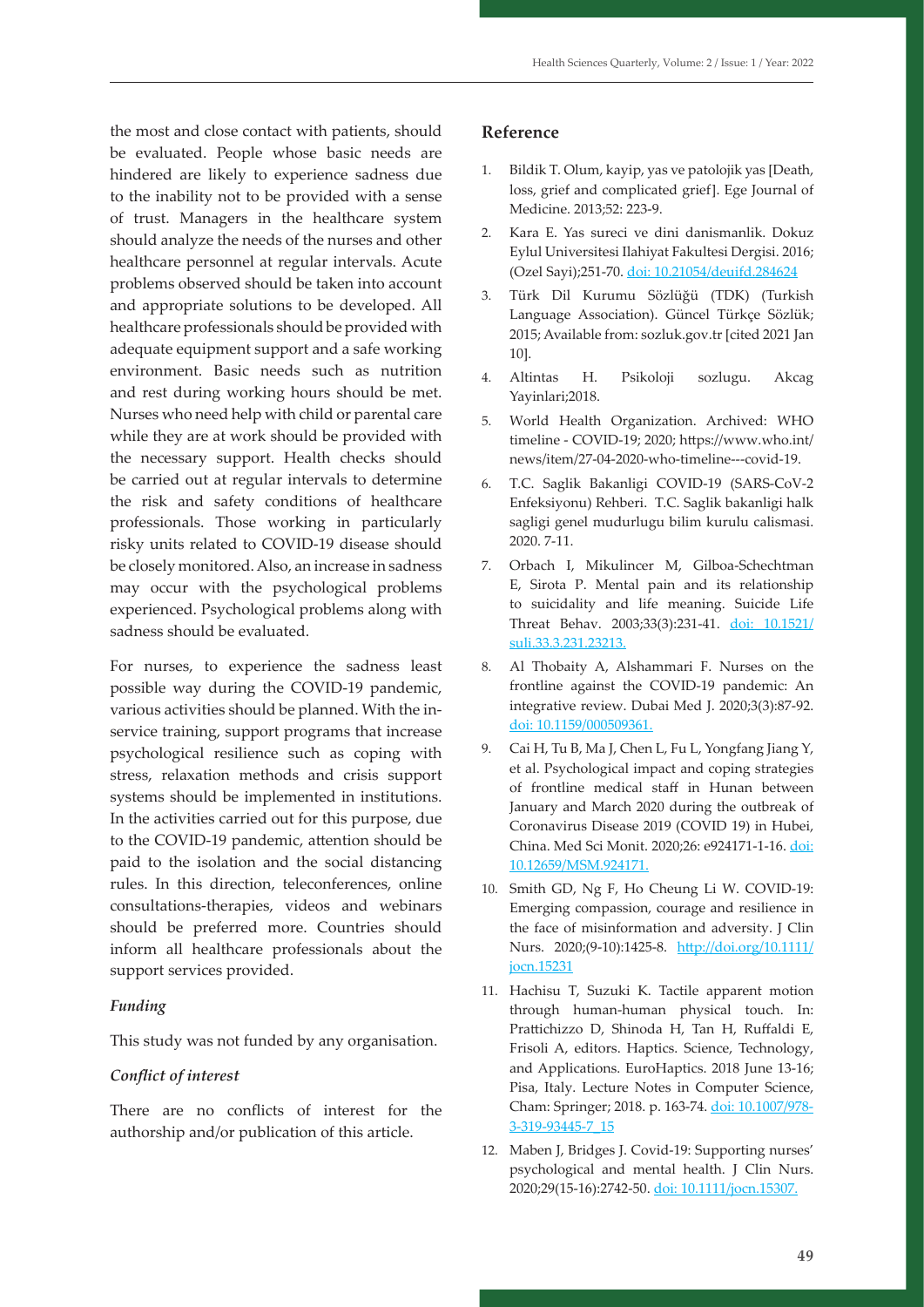- 13. Karasu F, Copur EO. COVID-19 vakalari artarken salginin on safindaki bir yogun bakim hemsiresi: "CEPHEDE DURAN KAHRAMANLAR" [An Intensive Care Nurse in the Forefront of the Epidemic While Increasing Cases of Covid19: "HEROES IN FRONT-LINE"]. Yogun Bakim Hemsireligi Dergisi. 2020;24(1):11-4.
- 14. Cao J, Wei J, Zhu H, Duan Y, Geng W, Hong X, et al. A study of basic needs and psychological wellbeing of medical workers in the fever clinic of a tertiary general hospital in Beijing during the COVID-19 outbreak. Psychother Psychosom. 2020;89(4):252-4. [doi: 10.1159/000507453.](https://doi.org/10.1159/000507453)
- 15. Lima CK, de Medeiro Carvalho PM, Lima ID, de Oliveira Nunes JV, Saraiva JS, de Souza RI, et al. The emotional impact of Coronavirus 2019-nCoV (new Coronavirus disease). Psychiatry Res. 2020;287:112915. doi: 10.1016/j. psychres.2020.112915.
- 16. Aksoy YE, Kocak V. Psychological effects of nurses end midwives due to COVID-19 outbreak: The case of Turkey. Arch Psychiatr Nurs. 2020;34:427- 33. [doi: 10.1016/j.apnu.2020.07.011](https://doi.org/10.1016/j.apnu.2020.07.011)
- 17. Greenberg N, Docherty M, Gnanapragasam S, Wessely S. Managing mental health challenges faced by healthcare workers during covid-19 pandemic. The BMJ. 2020;368: m1211. doi: [10.1136/bmj.m1211](https://doi.org/10.1136/bmj.m1211)
- 18. Ghasempour M, Purabdollah M. Necessity of attention to mental health of the front line nurses against COVID-19: A forgotten requirement. Int J Community Based Nurs Midwifery. 2020;8(3):280- 1. doi: 10.30476/IJCBNM.2020.85889.1301.
- 19. Kang L, Li Y, Hu S, Chen M, Yang C, Yang BX, et al. The mental health of medical workers in Wuhan, China dealing with the 2019 novel coronavirus. Lancet Psychiatry. 2020;7(3):14. [doi:](https://doi.org/10.1016/S2215-0366(20)30047-X)  [10.1016/S2215-0366\(20\)30047-X](https://doi.org/10.1016/S2215-0366(20)30047-X)
- 20. Pan R, Zhang L, Pan J. The anxiety status of Chinese medical workers during the epidemic of COVID-19: A meta-analysis. Psychiatry Investig. 2020;17(5):475-80. [doi: 10.30773/pi.2020.0127](https://doi.org/10.30773/pi.2020.0127)
- 21. Cyrus SH, Cornelia YC, Roger CH. Mental health strategies to combat the psychological impact of COVID-19 beyond paranoia and panic. Ann Acad Med Singap. 2020;49(3):155-60.
- 22. Centers for Disease Control and Prevention (CDC). Coronavirus disease 2019 (COVID-19); 2020; Available from [https://www.cdc.gov/](https://www.cdc.gov/coronavirus/2019-ncov/prevent-getting-sick/how-covid-spreads.html) [coronavirus/2019-ncov/prevent-getting-sick/](https://www.cdc.gov/coronavirus/2019-ncov/prevent-getting-sick/how-covid-spreads.html) [how-covid-spreads.html](https://www.cdc.gov/coronavirus/2019-ncov/prevent-getting-sick/how-covid-spreads.html)
- 23. Gray N. Palliative care in the time of COVID: A visual essay. 2020; Available from https://

www.medscape.com/ slideshow/palliativecare-6012838

- 24. Shen X, Zou X, Zhong X, Yan J, Li L. Psychological stress of ICU nurses in the time of COVID-19. Crit Care. 2020;24:200. [doi: 10.1186/s13054-020-02926-](https://doi.org/10.1186/s13054-020-02926-2) [2](https://doi.org/10.1186/s13054-020-02926-2)
- 25. Berlinger N, Wynia M, Powell T, Hester M, Milliken A, Fabi R, et al. Ethical framework for health care institutions responding to novel Coronavirus SARS-CoV-2(COVID-19) guidelines for institutional ethics services responding to COVID-19. 2020; [https://www.thehastingscenter.](https://www.thehastingscenter.org/wpcontent/uploads/) [org/wpcontent/uploads/](https://www.thehastingscenter.org/wpcontent/uploads/)
- 26. Reger MA, Stanley IH, Joiner TE. Suicide mortality and coronavirus disease 2019-A perfect storm? JAMA Psychiatry. 2020;77(11):1093-4. doi: 10.1001/jamapsychiatry.2020.1060.
- 27. Presti G, Dal Lago B, Fattori A, Mioli G, Moderato P, Sciaretta L, et al. Mental health support to staff in a major hospital in Milan (Italy) during the COVID-19 pandemic: A framework of actions. Gen Psychiatr. 2020;33(4):e100244. [doi: 10.1136/](https://doi.org/10.1136/gpsych-2020-100244) [gpsych-2020-100244.](https://doi.org/10.1136/gpsych-2020-100244)
- 28. Williams GA, Scarpetti G, Bezzina A, Vincenti K, Grech K, Iwona Kowalska-Bobko I, et al. How are countries supporting their health workers during Covid-19? Eurohealth. 2020;26(2):58-62.
- 29. American Nurses Association (ANA). Coronavirus Response Fund for Nurses. 2020; Available from [https://www.nursingworld.org/](https://www.nursingworld.org/ foundation/programs/coronavirus-response-fund/) [foundation/programs/coronavirus-response](https://www.nursingworld.org/ foundation/programs/coronavirus-response-fund/)[fund/](https://www.nursingworld.org/ foundation/programs/coronavirus-response-fund/)
- 30. Georgetown University School of Nursing & Health Studies. How to support nurses and health care workers during COVID-19? Washington, DC, US: 2021; https://online.nursing.georgetown. edu/ blog/ support-covid-19-nurses/
- 31. Spencer, J. / The Guardian and Jewett, C. / Kaiser Health News. (2021). More than 3,600 US health workers died in COVID-19's first year. Duluth News Tribune; 2021. [https://](https://www.duluthnewstribune.com/newsmd/coronavirus/6975575-More-than-3600-US-health-workers-died-in-COVID-19s-first-year1) [www.duluthnewstribune.com/newsmd/](https://www.duluthnewstribune.com/newsmd/coronavirus/6975575-More-than-3600-US-health-workers-died-in-COVID-19s-first-year1) [coronavirus/6975575-More-than-3600-US-health](https://www.duluthnewstribune.com/newsmd/coronavirus/6975575-More-than-3600-US-health-workers-died-in-COVID-19s-first-year1)[workers-died-in-COVID-19s-first-year1](https://www.duluthnewstribune.com/newsmd/coronavirus/6975575-More-than-3600-US-health-workers-died-in-COVID-19s-first-year1)
- 32. T.C. Saglik Bakanligi Saglik Bilgi Sistemleri. Ruh sagligi destek sistemi. Available from from sbsgm.saglik.gov.tr [2021 Apr 25].
- 33. COVID-19 ve Ruh Sagligi. Available from psikiyatri.org.tr [2021 Apr 25].
- 34. Celik SS, Ozbas AA, Celik B, Karahan A, Bulut H, Koc G, et al. COVID-19 pandemi sureci: Turk hemsireler dernegi [COVID 19 Pandemic Process: Turkish Nurses Association]. Koc